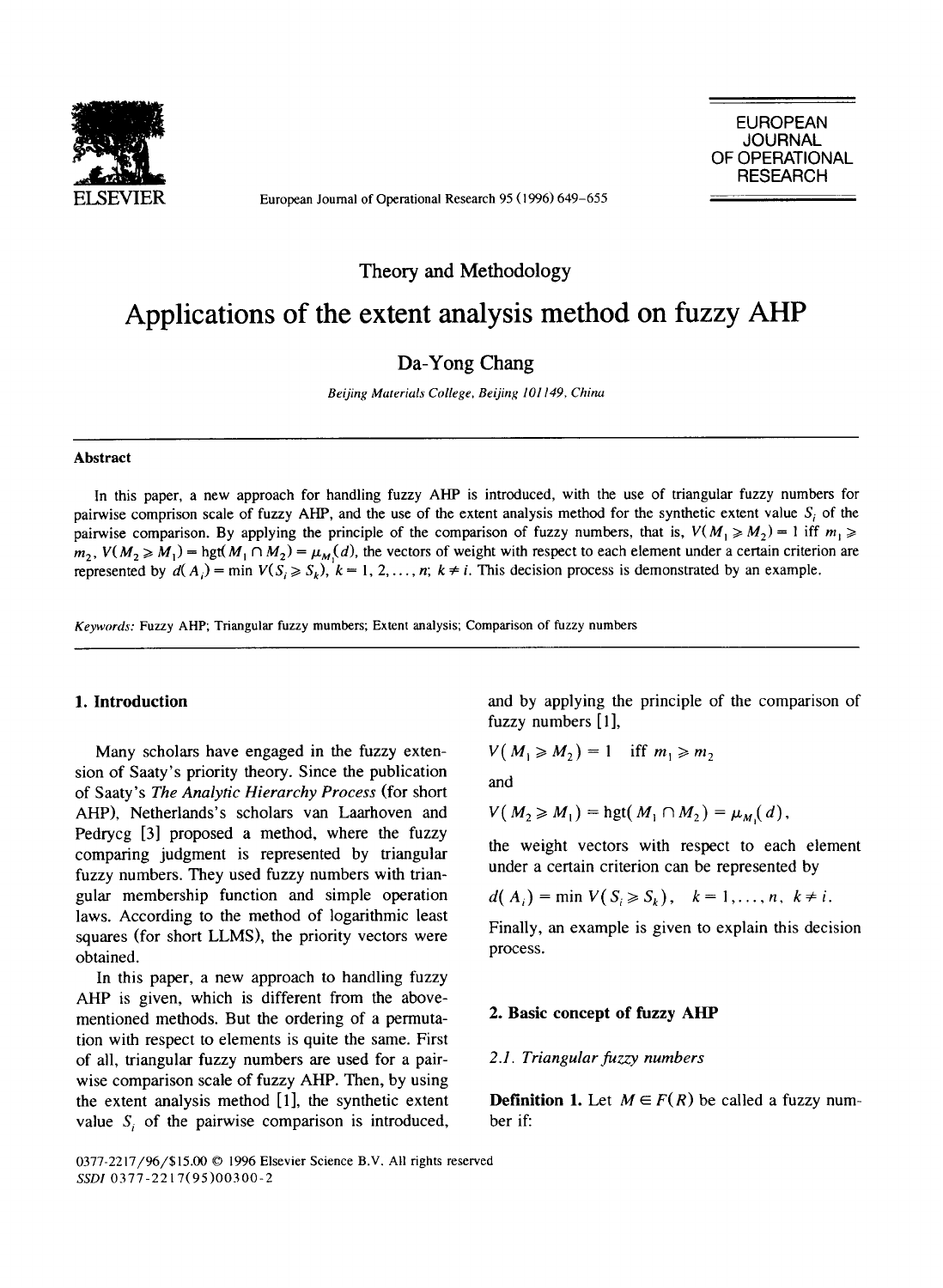1) exists  $x_0 \in R$  such that  $\mu_M(x_0) = 1$ . 2) For any  $\alpha \in [0, 1]$ ,

 $A_{\alpha} = [x, \mu_{A}(x)] \ge a$ 

is a closed interval.Here  $F(R)$  represents all fuzzy sets, and  $R$  is the set of real numbers.

**Definition** 2. We define a fuzzy number M on R to be a triangular fuzzy number if its membership function  $\mu_M(x)$ :  $R \to [0, 1]$  is equal to

$$
\mu_M(x) = \begin{cases}\n\frac{x}{m-l} - \frac{l}{m-l}, & x \in [l, m], \\
\frac{x}{m-u} - \frac{u}{m-u}, & x \in [m, u], \\
0, & \text{otherwise,}\n\end{cases}
$$
\n(1)

where  $l \le m \le u$ , l and u stand for the lower and upper value of the support of  $M$  respectively, and  $m$ for the modal value. The triangular fuzzy number can be denoted by *(l, m, u). The* support of M is the set of elements  $\{x \in R \mid l < x < u\}$ . When  $l = m = u$ , it is a nonfuzzy number by convention.

Consider two triangular fuzzy numbers  $M_1$  and  $M_2$ ,  $M_1 = (l_1, m_1, u_1)$  and  $M_2 = (l_2, m_2, u_2)$ . Their operational laws are as follows:

1. 
$$
(l_1, m_1, u_1) \oplus (l_2, m_2, u_2)
$$
  
=  $(l_1 + l_2, m_1 + m_2, u_1 + u_2)$ . (2)

2. 
$$
(l_1, m_1, u_1) \odot (l_2, m_2, u_2)
$$
  
\n $\approx (l_1 l_2, m_1 m_2, u_1 u_2).$  (3)

3. 
$$
(\lambda, \lambda, \lambda) \odot (l_1, m_1, u_1) = (\lambda l_1, \lambda m_1, \lambda u_1),
$$
  
 $\lambda > 0, \lambda \in R.$  (4)

4. 
$$
(l_1, m_1, u_1)^{-1} \approx (1/u_1, 1/m_1, 1/l_1).
$$
 (5)

#### *2.2. Value of fuzzy synthetic extent*

Let  $X = \{x_1, x_2, \dots, x_n\}$  be an object set, and  $U = \{u_1, u_2, \ldots, u_m\}$  be a goal set. According to the method of extent analysis [1], we now take each object and perform extent analysis for each goal respectively. Therefore, we can get  $m$  extent analysis values for each object, with the following signs:

$$
M_{g_i}^1, M_{g_i}^2, \ldots, M_{g_i}^m, \quad i = 1, 2, \ldots, n,
$$
 (6)

where all the  $M_{g_i}^j$  ( $j = 1, 2, ..., m$ ) are triangular fuzzy numbers.

**Definition 3.** Let  $M_{g_i}^1$ ,  $M_{g_i}^2$ , ...,  $M_{g_i}^m$  be values of extent analysis of ith object for  $m$  goals. Then the value of fuzzy synthetic extent with respect to the i-th object is defined as [1]

$$
S_i = \sum_{j=1}^{m} M_{g_i}^j \odot \left[ \sum_{i=1}^{n} \sum_{j=1}^{m} M_{g_i}^j \right]^{-1}.
$$
 (7)

# **3. Presentation method of fuzzy numbers for the pairwise comparison scale**

The first task of the fuzzy AHP method is to decide on the relative importance of each pair of factors in the same hierarchy. By using triangular fuzzy numbers, via pairwise comparison, the fuzzy evaluation matrix  $A = (a_{ij})_{n \times m}$  is constructed. For example, essential or strong importance of element *i* over element j under a certain criterion: then  $a_{ij} =$  $(l, 5, u)$ , where l and u represent a fuzzy degree of judgment. The greater  $u - l$ , the fuzzier the degree; when  $u - l = 0$ , the judgment is a nonfuzzy number. This stays the same to scale 5 under general meaning. If strong importance of element  $i$  over element  $i$ holds, then the pairwise comparison scale can be represented by the fuzzy number

$$
a_{ij}^{-1}=(1/u,1/m,1/l).
$$

# **4. Calculation of priority vectors of the fuzzy AHP**

Let  $A = (a_{ij})_{n \times m}$  be a fuzzy pairwise comparison matrix, where  $a_{ij} = (l_{ij}, m_{ij}, u_{ij})$ , which are satisfied with

$$
l_{ij} = \frac{1}{l_{ji}} = m_{ij} = \frac{1}{m_{ji}}, \quad u_{ij} = \frac{1}{u_{ji}}
$$

To obtain the estimates for the vectors of weights under each criterion, we need to consider a principle of comparison for fuzzy numbers. In fact, two questions may arise.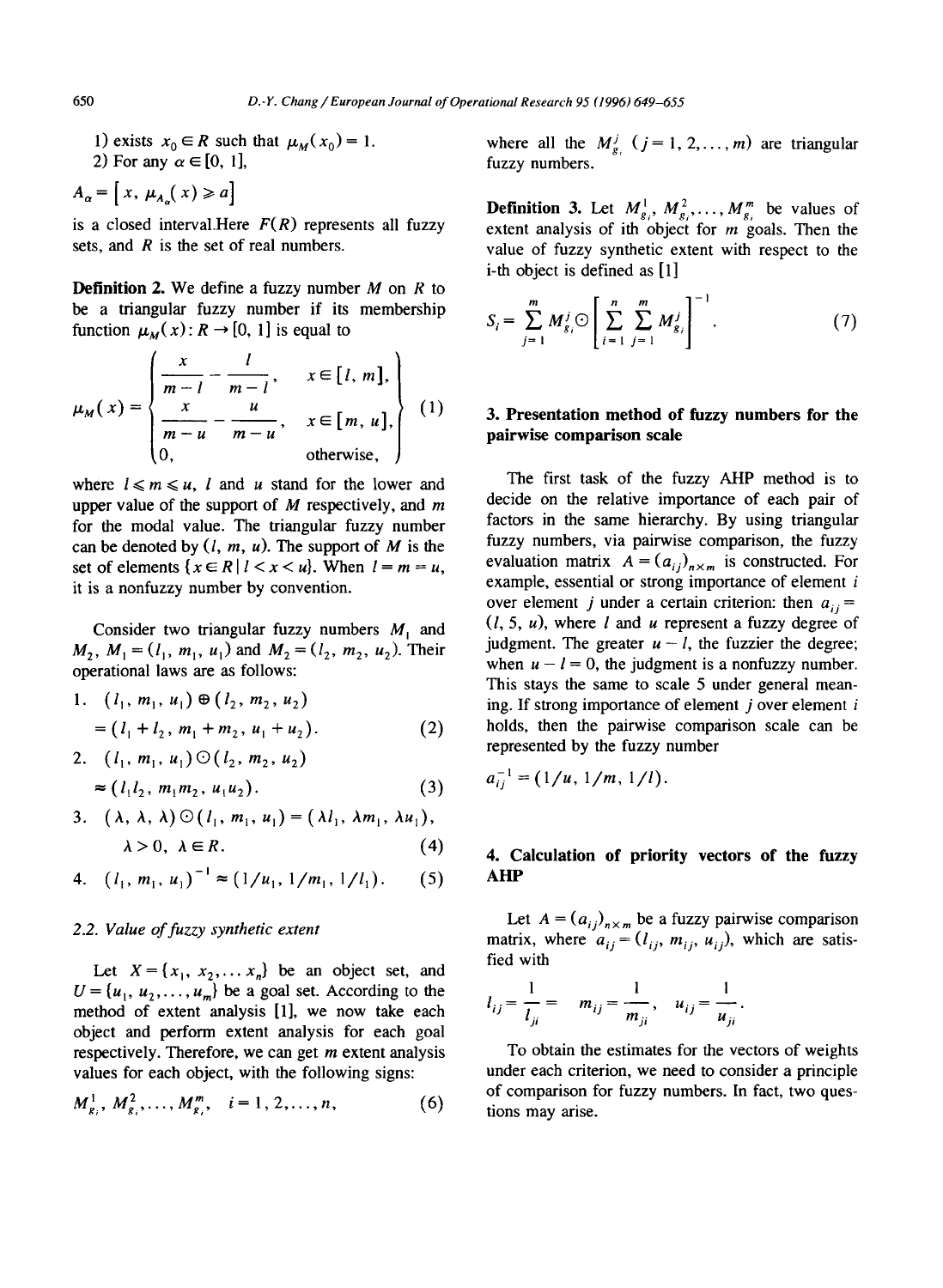Table 1

1) What is the fuzzy value of the least or greatest number from a family of fuzzy numbers?

2) Which is the greatest or the least among several fuzzy numbers?

The answer to the first question is given by the use of the operation max and min [2]. However, the answer to the second question requires efforts. We must evaluate the degree of possibility for  $x \in R$ fuzzily restricted to belong to  $M$ , to be greater than  $y \in R$  fuzzily restricted to belong to M. Thus, we give the definition as follows:

**Definition 4.** The degree of possibility of  $M_1 \ge M_2$ is defined as

$$
V(M_1 \ge M_2) = \sup_{x \ge y} \left[ \min(\mu_{M_1}(x), \mu_{M_2}(y)) \right].
$$
 (8)

When a pair  $(x, y)$  exists such that  $x \geq y$  and  $\mu_M(x) = \mu_M(y) = 1$ , then we have  $V(M_1 \geq M_2) =$ 1. Since  $M_1$  and  $M_2$  are convex fuzzy numbers we have that

$$
V(M_1 \ge M_2) = 1 \quad \text{iff } m_1 \ge m_2,
$$
  
 
$$
V(M_2 \ge M_1) = \text{hgt}(M_1 \cap M_2) = \mu_{M_1}(d), \quad (9)
$$

where  $d$  is the ordinate of the highest intersection point D between  $\mu_{M_1}$  and  $\mu_{M_2}$  (see Fig. 1).

When  $M_1 = (l_1, m_1, u_1)$  and  $M_2 = (l_2, m_2, u_2)$ , the ordinate of  $D$  is give by Eq. (10).

$$
V(M_2 \ge M_1) = \text{hgt}(M_1 \cap M_2)
$$
  
= 
$$
\frac{l_1 - u_2}{(m_2 - u_2) - (m_1 - l_1)}.
$$
 (10)

To compare  $M_1$  and  $M_2$ , we need both the values of  $V(M_1 \geq M_2)$  and  $V(M_2 \geq M_1)$ .



| TAUIC I |  |  |                                                                        |  |
|---------|--|--|------------------------------------------------------------------------|--|
|         |  |  | The matrix $\mathcal{R}$ , pairwise comparison of performance criteria |  |

|         | $\mathbf{C}_{1}$                                                                                                | $C_2$                                                                                                                      | $C_3$                                                              | $C_4$                                                                                                                                          |
|---------|-----------------------------------------------------------------------------------------------------------------|----------------------------------------------------------------------------------------------------------------------------|--------------------------------------------------------------------|------------------------------------------------------------------------------------------------------------------------------------------------|
| $C_{1}$ | (1, 1, 1)                                                                                                       | $(\frac{2}{3}, 1, \frac{3}{2})$<br>$\left(\frac{2}{5}, \frac{1}{2}, \frac{2}{3}\right)$<br>$(\frac{3}{2}, 2, \frac{5}{2})$ | $(\frac{2}{3}, 1, \frac{3}{2})$                                    | $(\frac{2}{7}, \frac{1}{3}, \frac{2}{5})$<br>$(\frac{2}{7}, \frac{1}{3}, \frac{2}{5})$<br>$\left(\frac{2}{5}, \frac{1}{2}, \frac{2}{3}\right)$ |
| $C_{2}$ | $(\frac{2}{3}, 1, \frac{3}{2})$<br>$(\frac{3}{2}, 2, \frac{5}{2})$<br>$(\frac{2}{5}, \frac{1}{2}, \frac{2}{3})$ | (1, 1, 1)                                                                                                                  | $(\frac{5}{7}, 3, \frac{7}{7})$<br>$(\frac{5}{2}, 3, \frac{7}{2})$ | $(\frac{2}{5}, 1, \frac{3}{2})$<br>$(\frac{2}{5}, 1, \frac{3}{2})$<br>$(\frac{2}{3}, 2, \frac{5}{2})$                                          |
|         | $C_3 = (\frac{2}{3}, 1, \frac{3}{2})$                                                                           | $\left(\frac{2}{7}, \frac{1}{3}, \frac{2}{5}\right)$<br>$\left(\frac{2}{7}, \frac{1}{3}, \frac{2}{5}\right)$               | (1, 1, 1)                                                          | $(\frac{2}{5}, \frac{1}{2}, \frac{2}{3})$                                                                                                      |
| $C_4$   | $(\frac{5}{2}, 3, \frac{7}{2})$<br>$(\frac{5}{2}, 3, \frac{7}{2})$<br>$(\frac{3}{2}, 2, \frac{5}{2})$           | $(\frac{2}{3}, 1, \frac{3}{2})$<br>$(\frac{2}{3}, 1, \frac{3}{2})$<br>$(\frac{2}{5}, \frac{1}{2}, \frac{2}{3})$            | $(\frac{3}{2}, 2, \frac{5}{2})$                                    | (1, 1, 1)                                                                                                                                      |

**Definition** 5. The degree possibility for a convex fuzzy number to be greater than  $k$  convex fuzzy numbers  $M_i$  ( $i = 1, 2, ..., k$ ) can be defined by

$$
V(M \ge M_1, M_2, \dots, M_k)
$$
  
=  $V[(M \ge M_1)$  and  $(M \ge M_2)$   
and  $\cdots$  and  $(M \ge M_k)$ ]  
= min  $V(M \ge M_i)$ ,  $i = 1, 2, \dots, k$ . (11)

Assume that

$$
d'(A_i) = \min V(S_i \ge S_k), \qquad (12)
$$

for  $k = 1, 2, ..., n$ ;  $k \neq i$ . Then the weight vector is given by

$$
W' = (d'(A_1), d'(A_2), ..., d'(A_n))^{T},
$$
 (13)

where  $A_i$   $(i = 1, 2, \ldots, n)$  are *n* elements.

Via normalization, we get the normalized weight vectors

$$
W = (d(A_1), d(A_2),..., d(A_n))^{T}.
$$
 (14)

where  $W$  is a nonfuzzy number.

## **5. Application of fuzzy AHP in group decisions**

The following example is a modification of the problem originally presented by van Laarhoven [2]. Suppose that at a university the post of a professor in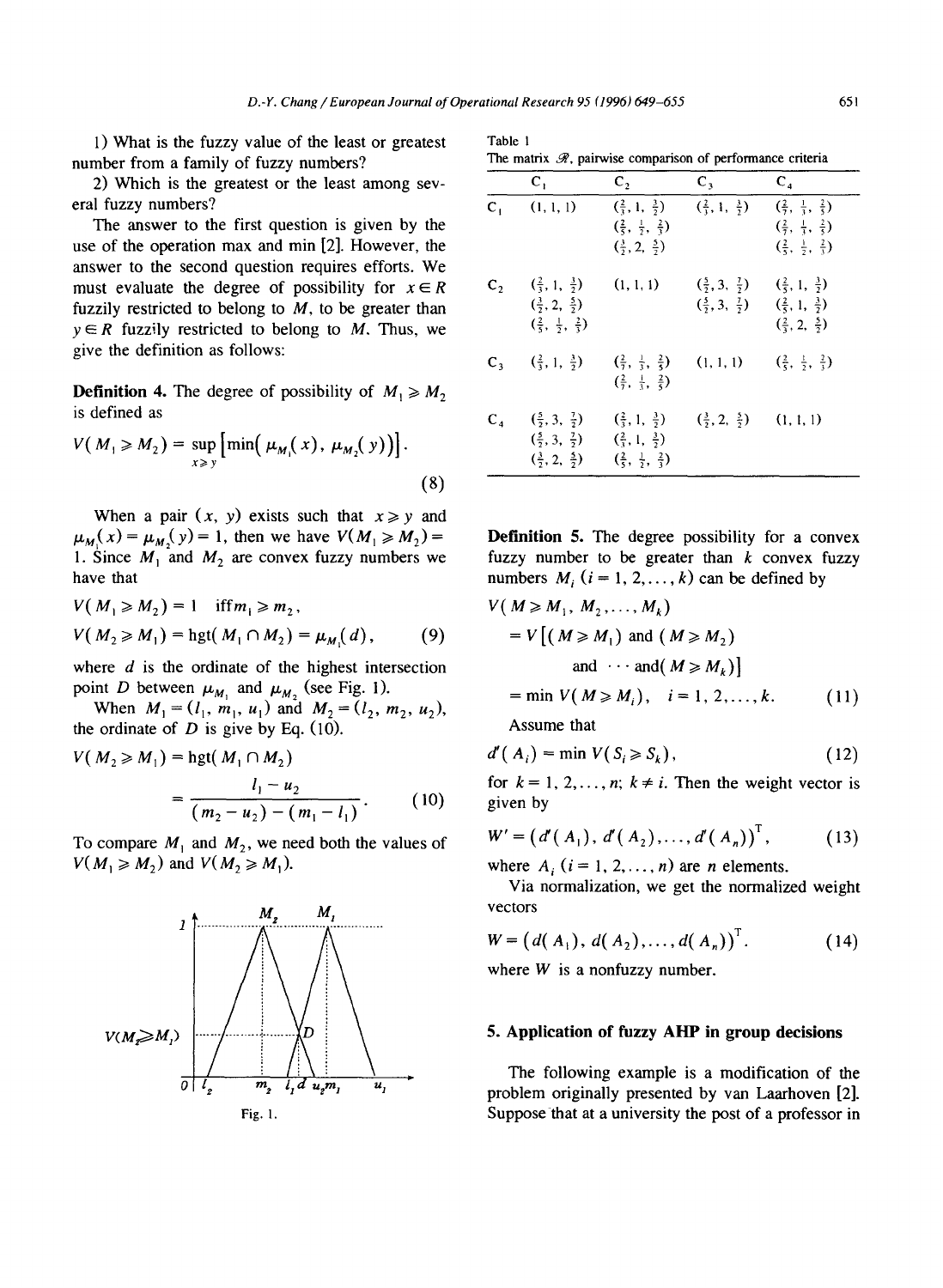|                  | ັບ                 | ັ່                 | ັ້             | ◡▵                 | W,   |
|------------------|--------------------|--------------------|----------------|--------------------|------|
| c,               | (1, 1, 1)          | (0.86, 1.17, 1.56) | (0.67, 1, 1.5) | (0.33, 0.39, 0.49) | 0.13 |
| $\mathbf{C}_{2}$ | (0.64, 0.85, 1.16) | (1, 1, 1)          | (2.5, 3, 3.5)  | (0.95, 1.33, 1.83) | 0.41 |
| $C_{3}$          | (0.87, 1, 1.49)    | (0.29, 0.33, 0.40) | (1, 1, 1)      | (0.4, 0.5, 0.67)   | 0.03 |
| $C_{A}$          | (2.04, 2.56, 3.03) | (0.55, 0.75, 1.05) | (1.49, 2, 2.5) | (1, 1, 1)          | 0.43 |

Table 2

Operations Research is vacant, and three serious candidates remain. We shall call them  $A_1$ ,  $A_2$  and  $A_3$ . A committee has convened to decide which applicant is best qualified for the job. The committee has three members and they have identified the following decision criteria:

- 1) mathematical creativity  $(C_1)$ ;
- 2) creativity implementations  $(C_2)$ ;
- 3) administrative capabilities  $(C_3)$ ;
- 4) human maturity  $(C_4)$ .

*First step.* Via pairwise comparison, the fuzzy evaluation matrix  $\mathcal{R}$ , which is relevant to the objective, is constructed (see Table 1).

By using formula (2) and taking the average value, we obtain Table 2.

Then, by applying formula (7), we have

$$
S_1 = (2.86, 3.56, 4.55) \odot \left( \frac{1}{23.18}, \frac{1}{18.88}, \frac{1}{15.59} \right)
$$
  
= (0.12, 0.19, 0.29),  

$$
S_2 = (5.09, 6.18, 7.49) \odot \left( \frac{1}{23.18}, \frac{1}{18.88}, \frac{1}{15.59} \right)
$$
  
= (0.22, 0.32, 0.48),  

$$
S_3 = (2.56, 2.83, 3.56) \odot \left( \frac{1}{23.18}, \frac{1}{18.88}, \frac{1}{15.59} \right)
$$
  
= (0.11, 0.15, 0.23),

Table 3a The matrix  $\mathscr{R}$ .

| $C_{1}$        | А,                                                                 | A,                                                                 | А,                                                                                      |  |
|----------------|--------------------------------------------------------------------|--------------------------------------------------------------------|-----------------------------------------------------------------------------------------|--|
| $\mathbf{A}_1$ | (1, 1, 1)                                                          | $(\frac{2}{3}, 1, \frac{3}{2})$<br>$(\frac{2}{3}, 1, \frac{3}{2})$ | $(\frac{2}{3}, 1, \frac{3}{2})$<br>$\left(\frac{2}{5}, \frac{1}{2}, \frac{2}{3}\right)$ |  |
| A <sub>2</sub> | $(\frac{2}{3}, 1, \frac{3}{2})$<br>$(\frac{2}{3}, 1, \frac{3}{2})$ | (1, 1, 1)                                                          | $\left(\frac{2}{5}, \frac{1}{2}, \frac{2}{3}\right)$                                    |  |
| $A_3$          | $(\frac{2}{3}, 1, \frac{3}{2})$<br>$(\frac{2}{3}, 2, \frac{5}{2})$ | $(\frac{2}{3}, 2, \frac{5}{2})$                                    | (1, 1, 1)                                                                               |  |

$$
S_4 = (5.08, 6.31, 7.58) \odot \left( \frac{1}{23.18}, \frac{1}{18.88}, \frac{1}{15.59} \right)
$$
  
= (0.21, 0.33, 0.49).

Using formulas (9) and (10),

$$
V(S_1 \ge S_2)
$$
  
= 
$$
\frac{0.22 - 0.29}{(0.19 - 0.29) - (0.32 - 0.22)} = 0.35,
$$
  

$$
V(S_1 \ge S_3) = 1,
$$
  

$$
V(S_1 \ge S_4) = \frac{0.21 - 0.29}{(0.19 - 0.29) - (0.33 - 0.21)}
$$
  
= 0.32,  

$$
V(S_2 \ge S_1) = 1 \quad V(S_2 \ge S_3) = 1,
$$
  

$$
V(S_2 \ge S_4)
$$
  
= 
$$
\frac{0.21 - 0.48}{(0.32 - 0.48) - (0.33 - 0.21)} = 0.96,
$$
  

$$
V(S_3 \ge S_1) = 0.73,
$$
  

$$
V(S_3 \ge S_2) = 0.06,
$$
  

$$
V(S_4 \ge S_1) = 0.10,
$$
  

$$
V(S_4 \ge S_1) = 1,
$$
  

$$
V(S_4 \ge S_2) = 1,
$$
  
Finally, by using formula (12) we obtain

Finally, by using formula (12), we obtain

$$
d'(C_1) = V(S_1 \ge S_2, S_3, S_4)
$$
  
= min(0.35, 1, 0.32) = 0.32,

| Table 3b                   |  |
|----------------------------|--|
| The matrix $\mathcal{R}_2$ |  |

|                | $\mathbf{m}$ maning $\mathbf{v}_1$                   |                                 |                                 |  |  |  |
|----------------|------------------------------------------------------|---------------------------------|---------------------------------|--|--|--|
| C <sub>2</sub> | А,                                                   | $A_2$                           | А,                              |  |  |  |
| $A_{1}$        | (1, 1, 1)                                            | $(\frac{5}{2}, 3, \frac{7}{2})$ | $(\frac{3}{2}, 2, \frac{5}{2})$ |  |  |  |
| A <sub>2</sub> | $\left(\frac{2}{7}, \frac{1}{3}, \frac{2}{5}\right)$ | (1, 1, 1)                       |                                 |  |  |  |
| $A_3$          | $\left(\frac{5}{2}, \frac{1}{2}, \frac{2}{3}\right)$ |                                 | (1, 1, 1)                       |  |  |  |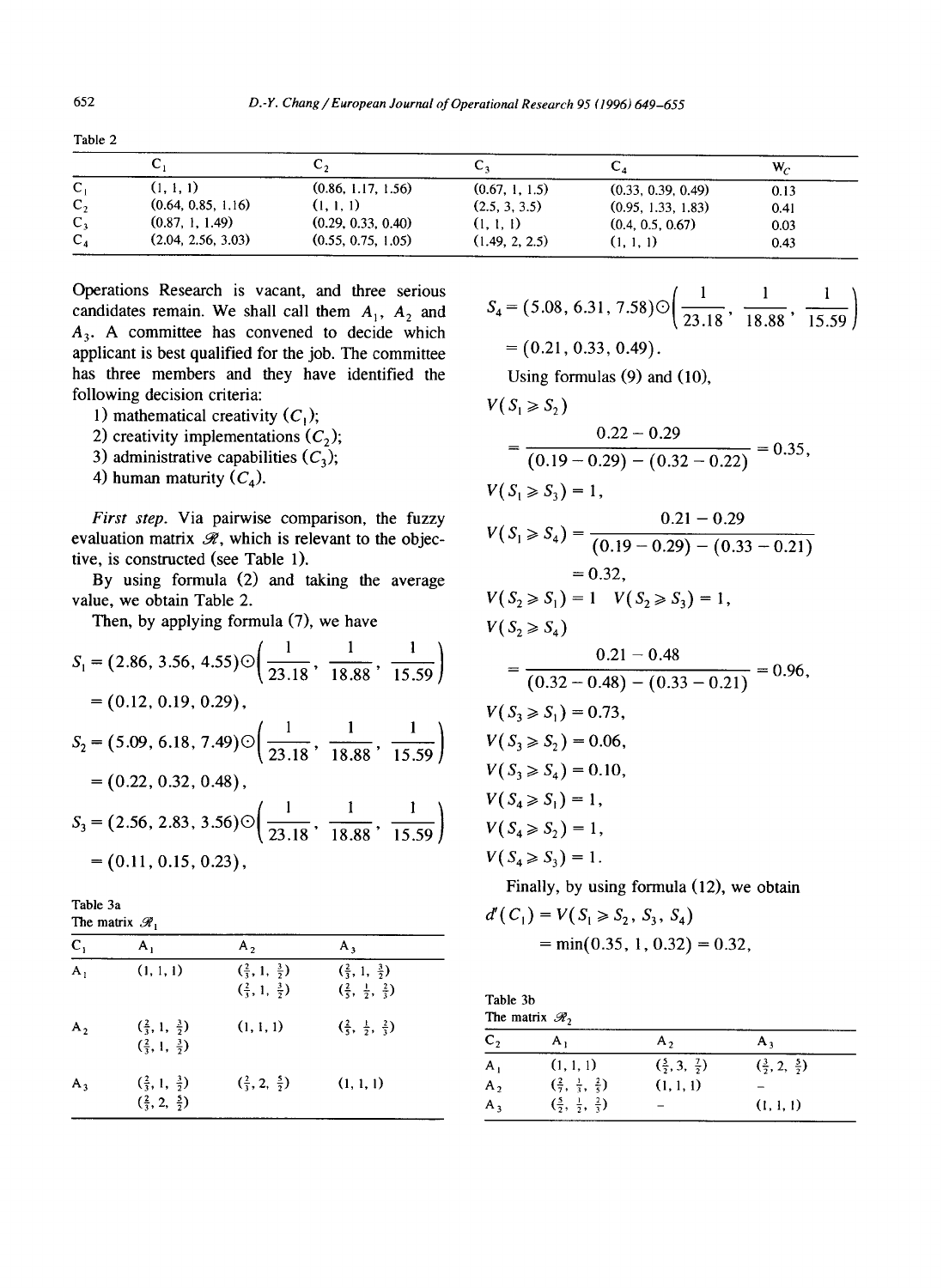Table 3c

|                | The matrix $\mathcal{R}_3$                                                                                                                                |                                                                                                       |                                            |  |  |
|----------------|-----------------------------------------------------------------------------------------------------------------------------------------------------------|-------------------------------------------------------------------------------------------------------|--------------------------------------------|--|--|
| $C_3$          | $A_1$                                                                                                                                                     | A <sub>2</sub>                                                                                        | $A_3$                                      |  |  |
| $\overline{A}$ | (1, 1, 1)                                                                                                                                                 | $(\frac{5}{2}, 3, \frac{7}{2})$<br>$(\frac{5}{2}, 3, \frac{7}{2})$<br>$(\frac{3}{2}, 2, \frac{5}{2})$ | $(\frac{5}{2}, 3, \frac{7}{2})$            |  |  |
| $A_{2}$        | $(\frac{2}{7}, \frac{1}{3}, \frac{2}{5})$<br>$\left(\frac{2}{7}, \frac{1}{3}, \frac{2}{5}\right)$<br>$\left(\frac{2}{5}, \frac{1}{2}, \frac{2}{3}\right)$ | (1, 1, 1)                                                                                             | $\left(\frac{2}{3}, 1, \frac{3}{2}\right)$ |  |  |
| $A_{\lambda}$  | $\left(\frac{2}{7}, \frac{1}{3}, \frac{2}{5}\right)$                                                                                                      | $(\frac{2}{3}, 1, \frac{3}{2})$                                                                       | (1, 1, 1)                                  |  |  |

 $d'(C_2) = V(S_2 \geq S_1, S_3, S_4)$ 

 $d'(C_3) = V(S_3 \geq S_1, S_2, S_4)$  $min(0.73, 0.06, 0.10) = 0.06$ ,  $d'(C_4) = V(S_4 \ge S_1, S_2, S_3)$ 

 $W' = (0.32, 0.96, 0.06, 1)^T$ 

 $= min(1, 1, 1) = 1.$ 

 $= min(1, 1, 0.96) = 0.96,$ 

|                                 |                | Table 3d<br>The matrix $\mathcal{R}_{\Lambda}$                                          |                                                      |                                                                                         |  |  |
|---------------------------------|----------------|-----------------------------------------------------------------------------------------|------------------------------------------------------|-----------------------------------------------------------------------------------------|--|--|
| А,                              | $C_4$          | $A_{1}$                                                                                 | A <sub>2</sub>                                       | $A_{\lambda}$                                                                           |  |  |
| $(\frac{5}{2}, 3, \frac{7}{2})$ | A <sub>1</sub> | (1, 1, 1)                                                                               |                                                      | $(\frac{3}{2}, 2, \frac{2}{5})$<br>$\left(\frac{5}{2}, \frac{1}{2}, \frac{2}{5}\right)$ |  |  |
|                                 | $A_{2}$        |                                                                                         | (1, 1, 1)                                            | $(\frac{3}{2}, 2, \frac{2}{5})$                                                         |  |  |
| $(\frac{2}{3}, 1, \frac{3}{2})$ | $A_{1}$        | $\left(\frac{2}{5}, \frac{1}{2}, \frac{2}{3}\right)$<br>$(\frac{3}{2}, 2, \frac{5}{2})$ | $\left(\frac{2}{5}, \frac{1}{2}, \frac{2}{3}\right)$ | (1, 1, 1)                                                                               |  |  |

via normalization, and we have obtained the weight vectors with respect to the decision criteria  $C_1$ ,  $C_2$ ,  $C_3$  and  $C_4$ :

 $W = (0.13, 0.41, 0.03, 0.43)^T$ .

*Second step.* At the second level of the decision procedure, the committee compares candidates  $A_{1}$ ,  $A_2$  and  $A_3$  under each of the criteria separately. This results in the matrices  $\mathscr{R}_1, \mathscr{R}_2, \mathscr{R}_3$  and  $\mathscr{R}_4$ , which are shown in Tables 3a'-3d'.

In Table 3b, there are two elements such that  $l_1 - u_2 > 0$ , and in this case, the elements of the matrix must be take normalized.

Table 3a'  $\mathsf{C}_1$  and  $\mathsf{A}_1$  and  $\mathsf{A}_2$  and  $\mathsf{A}_3$  and  $\mathsf{W}_\mathsf{C}$  $A_1$  (1, 1, 1) (0.67, 1, 1.5) (0.54, 0.75, 1.1) 0.28  $A_2$  (0.67, 1, 1.5) (1, 1, 1) (0.4, 0.5, 0.6) 0.21

 $A_3$  (0.91, 1.33, 1.85) (1.5, 2, 2.5) (1, 1, 1) 0.51

Table 3b'

Therefore,

| ັ       |                    | n,                       |                    | $W_c$ |  |
|---------|--------------------|--------------------------|--------------------|-------|--|
| Α,      | (0.33, 0.33, 0.34) | (0.28, 0.33, 0.39)       | (0.25, 0.33, 0.42) | 0.66  |  |
| A,      | (0.29, 0.33, 0.4)  | (0.33, 0.33, 0.34)       | $\sim$             | 0.16  |  |
| $A_{2}$ | (0.24, 0.32, 0.43) | $\overline{\phantom{a}}$ | (0.33, 0.33, 0.34) | 0.19  |  |

Table 3c'

| ◠<br>J.     |                    | $\mathbf{A}$       |                    | W <sub>c</sub> |  |
|-------------|--------------------|--------------------|--------------------|----------------|--|
| А.          | (0.33, 0.33, 0.34) | (0.27, 0.33, 0.40) | (0.28, 0.33, 0.39) | 0.35           |  |
| $A_{1}$     | (0.29, 0.32, 0.4)  | (0.33, 0.33, 0.34) | (0.21, 0.32, 0.47) | 0.33           |  |
| ${\sf A}$ , | (0.28, 0.32, 0.39) | (0.21, 0.32, 0.47) | (0.33, 0.33, 0.34) | 0.32           |  |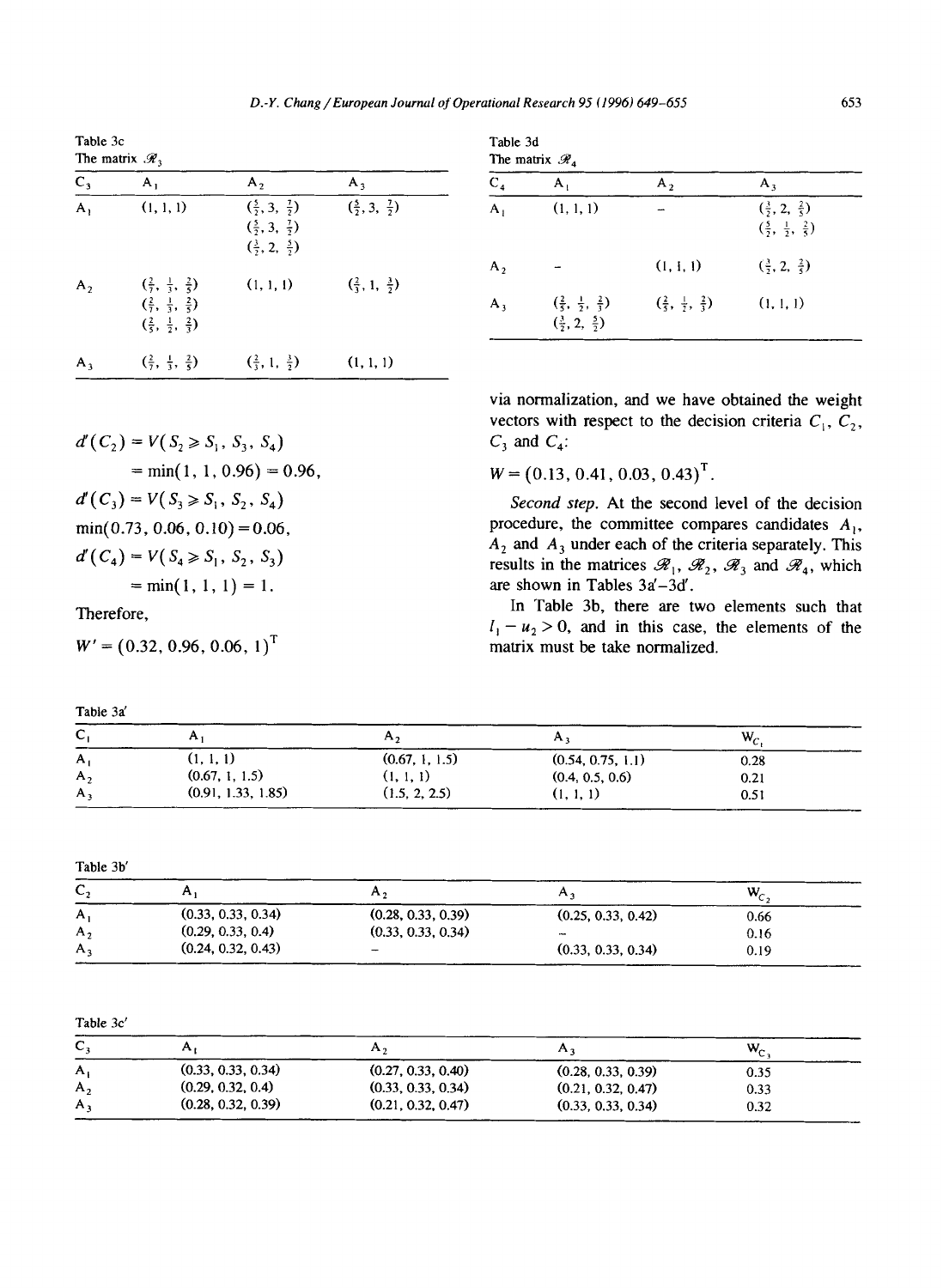| r<br>$\sim$    |                    | $\mathbf{r}_{\mathbf{r}}$ | $W_{A}$            | W,   |  |
|----------------|--------------------|---------------------------|--------------------|------|--|
| A <sub>1</sub> | (1, 1, 1)          | -                         | (0.95, 1.25, 1.59) | 0.22 |  |
| $A_{2}$        | -                  | (1, 1, 1)                 | (1.5, 2, 2.5)      | 0.42 |  |
| А,             | (0.95, 1.25, 1.59) | (0.4, 0.5, 0.67)          | (I, I, I)          | 0.36 |  |

As before, these matrices are used to estimate weights, in this case the weights of each candidate under each criterion separately. The results are given in Table 4.

Finally, adding the weights per candidate multiplied by the weights of the corresponding criteria, a final score is obtained for each candidate. Table 5 shows these scores.

The ordering relation between the candidates is exactly the same as in [3]. According to the final scores, it is clear that candidate  $A_1$  is the preferred candidate.

# **6. Comparison of the extent analysis method and**  LLSM

According to the complexity of the algorithm, we can distinguish between good and bad points of EAM and LLSM. The time complexity and the space complexity is contained in the complexity of the algorithm.

By time complexity we are refering to the time in which the algorithm was accomplished. We only use the number of times of multiplication, which are more or less as a criterion of appraisal. In this paper, we consider time complexity only.

Assume that we give an  $n \times n$  fuzzy pairwise comparison matrix, by using the EAM and LLSM. The weight vectors with respect to each element under certain criterion will then be obtained. Via normalization we get the normalized weight vectors.

Table 4

| Criterion                        | А,   | А,   | А,   |  |
|----------------------------------|------|------|------|--|
|                                  | 0.28 | 0.21 | 0.51 |  |
| $C_1$<br>$C_2$<br>$C_3$<br>$C_4$ | 0.66 | 0.16 | 0.19 |  |
|                                  | 0.35 | 0.33 | 0.32 |  |
|                                  | 0.22 | 0.42 | 0.36 |  |

Let us to count the number of times of multiplication with respect to the two methods, respectively.

Formulas (7), (10) and (14) are major formulas of EAM. In formula (7), to count  $S_i$  ( $i = 1, 2, ..., n$ ), we need to use multiplication  $6n$  times. In formula (10), via pairwise comparison of  $S_1, S_2, \ldots, S_n$ , the number of times of multiplication is

$$
P_n^2=n(n-1).
$$

Finally, in formula (14), we also need to use multiplication *n* times.

Therefore, the time complexity of EAM is

$$
T_n = 6n + n(n-1) + n = n(n+6).
$$
 (15)

In the LLSM, the normalized weight vectors are

$$
w_{k} = \frac{\left(\prod_{j=1}^{n} a_{kj}\right)^{1/n}}{\sum_{i=1}^{n} \left(\prod_{j=1}^{n} a_{ij}\right)^{1/n}}, \quad k = 1, 2, \dots, n, \quad (16)
$$

where  $w_k$  is the k-th component of the weights vector. Evidently, the time complexity of LLSM is

$$
T'_{n} = n[(n + 1) + n(n + 1) + 1]
$$
  
= n(n + 1)<sup>2</sup> + n. (17)

Thus

$$
T'_n - T_n = n(n^2 + n - 4).
$$
 (18)

Let  $n = 4$ , we obtain  $T'_4 = 104$ ,  $T_4 = 40$ ,  $T'_4 - T_4$  $= 64.$ 

Evidently, the EAM is better than the LLSM at time complexity.

Table 5

|              |      | n,   |      |
|--------------|------|------|------|
| Final scores | 0.41 | 0.28 | ).25 |

Table 3d'